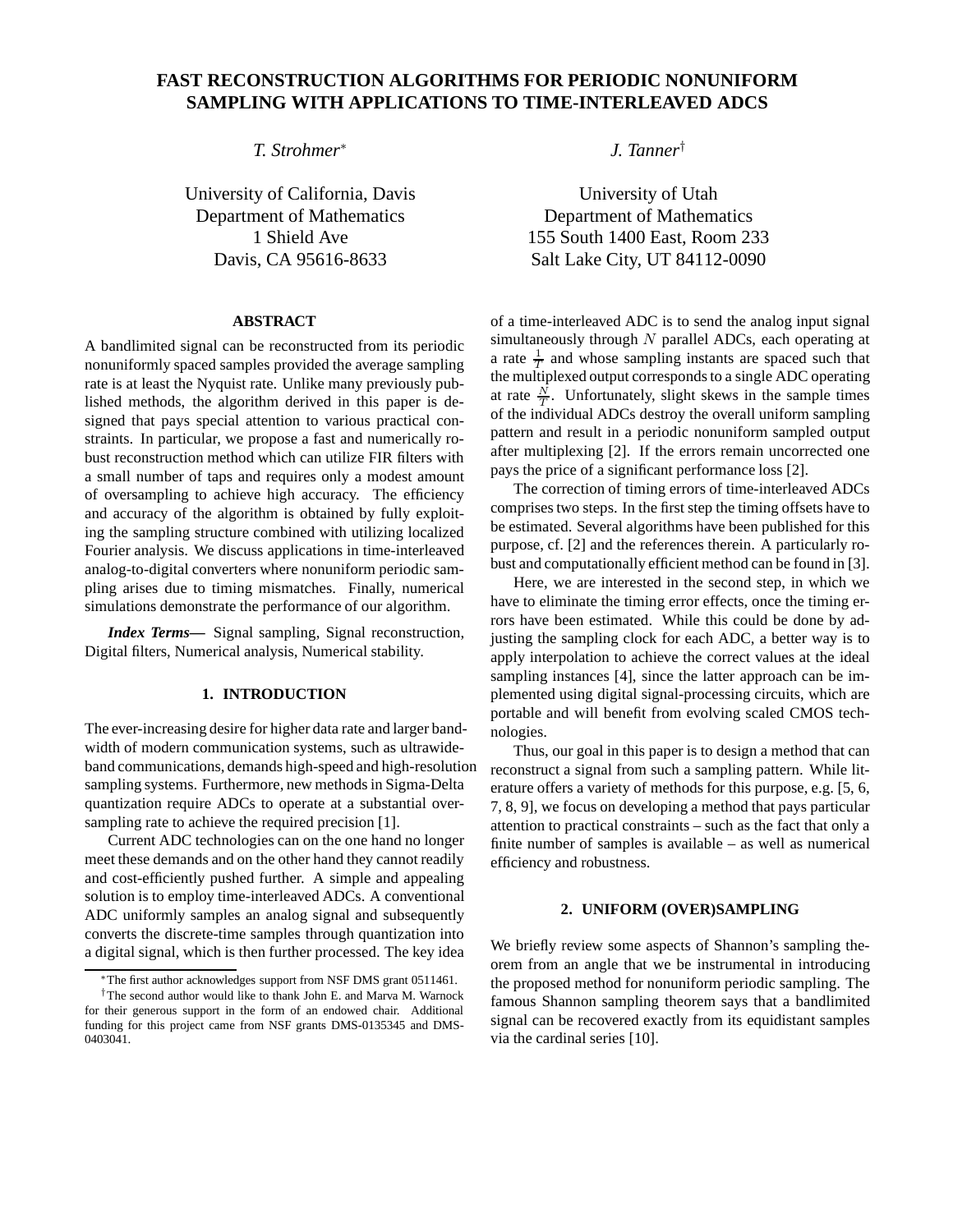The uniform sampling operation induces periodization of a signal's Fourier transform. For σ−bandlimited signals this periodization can be removed if the sampling rate matches or exceeds the corresponding Nyquist rate,  $T_{n \nu q} = 1/2\sigma$ ; the classical Shannon Sampling Theorem. Quantitatively,

$$
s(t) \equiv \sum_{k \in \mathbb{Z}} s(kT) \operatorname{sinc}_{\sigma} (t - kT), \quad \operatorname{sinc}_{\sigma} (t) := \frac{\sin(2\pi\sigma t)}{2\pi\sigma t}
$$
\n(1)

if and only if  $T \leq T_{nyq}$  and  $s \in B_{\sigma}$  where  $B_{\sigma}$  is the space of  $\sigma$ -bandlimited signals<sup>1</sup>. For a multitude of practical reasons (such as robustness to noise and greater localization, which leads to smaller truncation error since in practice we are always dealing with finitely many samples) signals are traditionally oversampled,  $T < T_{nyq},$  which allows for more general reconstruction pulses  $\psi$ . These pulses must satisfy the conditions  $\psi(t) * \operatorname{sinc}_{\sigma}(t) = \operatorname{sinc}_{\sigma}(t)$  and  $\psi \in B_{1/2T}$ , that is,  $\psi$ 's Fourier transform being 1 for  $|w| \leq \sigma$  and 0 for  $|w| \geq 1/2T$ . For example,  $\psi(\cdot)$ , can be constructed to have root-exponential decay,  $|\psi(t)| \leq C \cdot \eta_{\psi}^{-|t|^{1/2}}$  with  $\eta_{\psi} > 1$  $(C$  is a constant) by smoothly connecting the region of 1 for  $|w| \leq \sigma$  to 0 for  $|w| \geq 1/2T$  with dilation and translations of

$$
\rho(w) := \exp(-\gamma (1 - w)^{-1} \exp(-1/w)), \quad w \in (0, 1), \tag{2}
$$

with<sup>2</sup>  $\gamma > 0$ , [11]. The root-exponential decay can be translated into finite-tap pulses with SNR gains (measured in dB) proportional to the number of taps squared, cf. Sections 3 and 4.

The approximation of a signal via Shannon's Sampling Theorem from its finite number of samples,  $2L + 1$ , can be computed in  $\mathcal{O}(L \log L)$  operations. Let  $\{s_\ell\}_{|\ell| \leq L}$  be the  $2L + 1$  uniform set of samples  $s_\ell := s(\ell T)$ . Provided  $T \leq$  $T_{nya}$ , an approximation of the signal can be recovered on the refined mesh with stepsize  $T/p$ , p an integer, via frequency space filtering. Toward this end, let

$$
F_{j,k} := \frac{T}{p\sqrt{2\pi}} \exp\left(\frac{-2\pi i pjk}{2pL+1}\right) \tag{3}
$$

be the rectangular discrete Fourier transform of size  $(2pL +$  $1) \times (2L + 1)$  with  $|j| \leq pL$  and  $|k| \leq L$ ; and let

$$
F_{j,k}^{inv} := \frac{p\sqrt{2\pi}}{T(2pL+1)} \exp\left(\frac{2\pi ijk}{2pL+1}\right) \tag{4}
$$

be the square,  $(2pL+1)\times(2pL+1)$ , discrete inverse Fourier transform. Let  $\Psi_{\ell}$  be the pulses Fourier transform on the mesh  $p\ell/T(2pL+1)$  for  $|\ell| \leq pL$ . Then, the approximation of the signal  $s(\cdot)$  on the mesh  $\ell T/p$  for  $|\ell| \leq pL$  is given by

$$
\tilde{s}_{\psi}\left(\frac{kT}{p}\right) := F^{inv}\Psi FS \tag{5}
$$

with S the vector with the samples entries  $s_\ell$  and  $\Psi$  the diagonal matrix of the filter's entries  $\Psi_{\ell}$ . Alternatively, an approximation of the signal can be computed on the translated mesh  $t_0 + \ell T/p$  by incorporating a modulation in the frequency domain,

$$
\tilde{s}_{\psi}\left(\frac{kT}{p} + t_0\right) := F^{inv} M_{t_0} \Psi FS \tag{6}
$$

where  $M_{t_0}$  is the diagonal matrix

$$
M_{t_0} := \text{diag}\left(\exp\left(\frac{-2\pi i t_0 \ell p}{(2pL + 1)T}\right)\right) \quad \text{for} \quad |\ell| \leq pL. \tag{7}
$$

The error in the approximation (5) is given by

$$
|s(t) - \tilde{s}_{\psi}(t)| \le C \cdot \frac{p^2 L}{\sigma^2} ||s||_{L^{\infty}} B(LT - |t|)
$$
 (8)

where  $B(|t|)$  is a monotonically decreasing bound of the pulse  $\psi(t)$ . As stated before, root-exponential localization,  $B(t) \leq$  $\eta_{\psi}^{-t^{\beta}}$  where  $\eta_{\psi} > 1$  and  $\beta < 1$ , can be achieved by using Gevrey regular functions such as (2). The error in the approximation, (5) comes primarily from the finite number of samples, and to a lesser extent by replacing the Fourier Transform with the discrete Fourier transform. In fact, the errors introduced by the discrete Fourier transform are bounded by the finite sample error, [11].

# **3. RECONSTRUCTION ALGORITHM FOR UNIFORM INTERLEAVED SAMPLING**

We consider the case of  $N$  time-interleaved ADCs, the  $n$ -th ADC is supposed to sample the signal s at instants  $\{kT + \}$  $(n-1)T$  $\frac{-1}{N}$ } $_{k\in\mathbb{Z}}$ ,  $n=1,\ldots,N$ . Combining the outputs of the individual ADCs corresponds to a single ADC operating at sampling rate  $\frac{N}{T}$ . Due to the mentioned relative time skews of the individual sampling clocks, the  $n$ -th ADC actually samples the signal at instants  $\{kT + \Delta_n\}_{k \in \mathbb{Z}}$ , with  $\Delta_n = \frac{(n-1)T}{N} + \delta_n$ , where the  $\delta_n$  are the undesired timing offsets. Combining the N individual sampling sets yields the periodic nonuniform sampling set  $\{s(kT + \Delta_n)\}\)$ , with  $k \in \mathbb{Z}$  and  $n = 1, \ldots, N$ . Of course, the combined average sampling rate is still  $\frac{N}{T}$ .

The following algorithm generalizes Shannon's Sampling Theorem to this sampling structure,

$$
s(t) \equiv \sum_{n=1}^{N} \sum_{k \in \mathbb{Z}} s(kT + \Delta_n) \psi_n(t - (kT + \Delta_n)).
$$

We also present a fast discrete algorithm, similar to (5), for implementing the reconstruction.

Define the  $n^{th}$  uniform set of samples as  $\{s_{n,\ell}\}_{|\ell|\leq L}$  where  $s_{n,l} := s(\ell T + \Delta_n)$ , and let  $S_n$  be the vector with entries  $S_{n,\ell} := s_{n,\ell}$  for  $|\ell| \leq L$  and  $n = 1, 2, ..., N$ . Uniform sampling with offset  $\Delta_n$  induces periodization of the  $\Delta_n$  modulated signal's Fourier Transform. The sampling rate for any

<sup>&</sup>lt;sup>1</sup>Throughout this paper we will use lower case letters to designate signals in the time domain, and upper case for the Fourier transform of the same signal.

<sup>&</sup>lt;sup>2</sup>Selecting  $\gamma = e^2/3$  gives good localization of  $\psi(\cdot)$  for small  $|t|$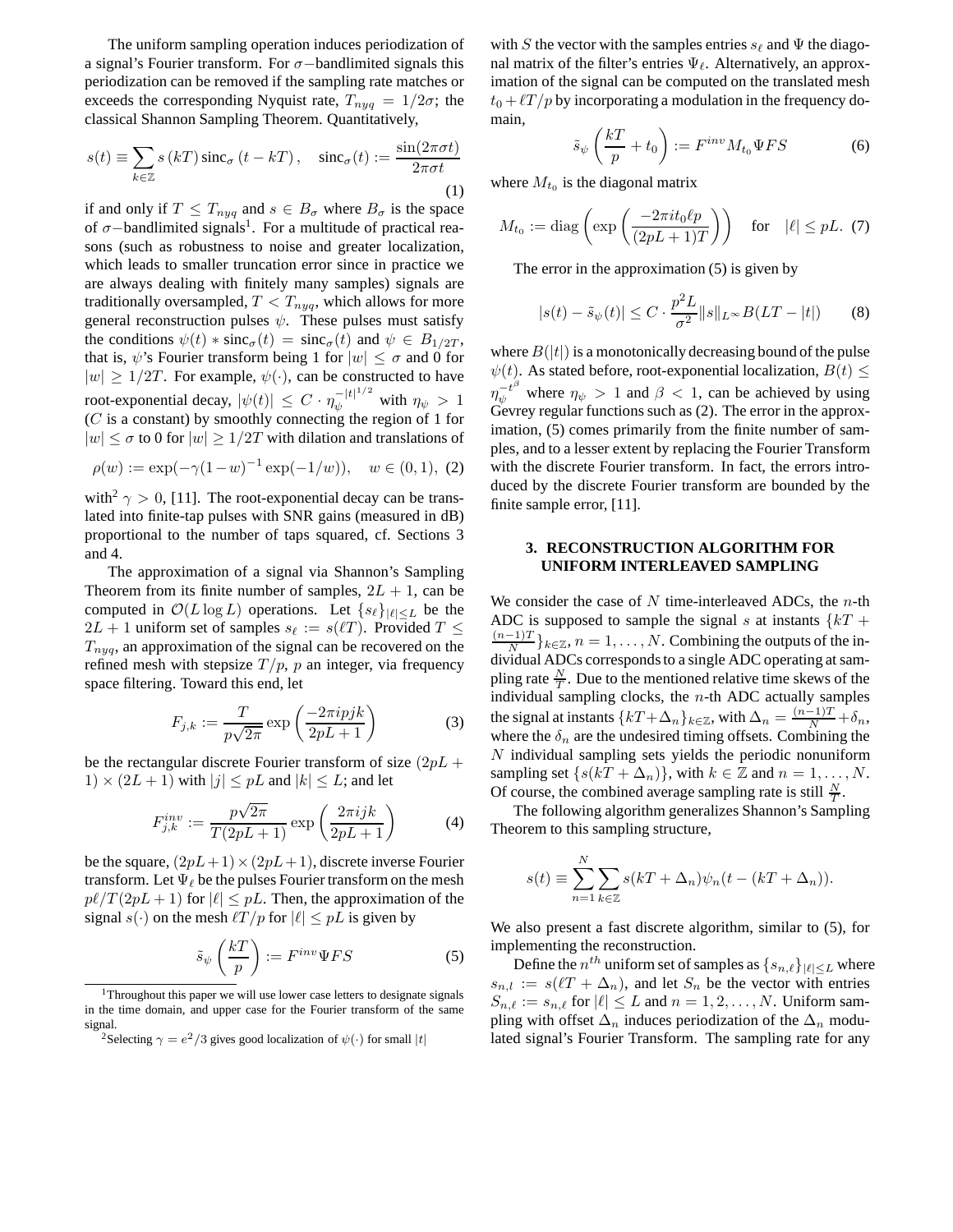one of the uniform sampling sets being insufficient to recover the signal, that is  $T > T_{nyq}$ , corresponds to a periodization of the signal's Fourier Transform which overlaps with itself. However, if the effective sampling rate is sufficient,  $T/N < T_{nyq}$ , and provided the sampling translates  $\Delta_n$  are distinct, the overlapping modulated periodization can be filtered to recover the original signal. The N uniform sampling sets are used to recover the original signal's Fourier transform in intervals  $I_k := [\sigma + (-N + k - 1)/T, -\sigma + k/T]$ . This is achieved by solving for the filter coefficients  ${c_{k,n}}_{n=1}^N$  that satisfy

$$
\sum_{n=1}^{N} c_{k,n} M_{\Delta_n} F S_n = F^{full} S S_p \tag{9}
$$

where

$$
F_{j,k}^{full} := \frac{T}{p\sqrt{2\pi}} \exp\left(\frac{-2\pi ijk}{2pL+1}\right) \tag{10}
$$

is the square discrete Fourier Transform and  $SS_p$  is composed of the desired entries of  $s(\cdot)$ ; that is,  $s(\ell T/p)$  for  $|\ell| \leq$  $pL$ . This is possible provided the effective sampling rate is equal to or exceeds the Nyquist rate,  $T/N \leq T_{nya}$ . The dependence of  $s$  in equation (9) cancels, resulting in a small  $N \times N$  system of equations for  ${c_{k,n}}_{n=1}^N$ . Let  $R(k) :=$  $diag(\gamma_1(k)\gamma_2(k)\cdots\gamma_N(k))$  with  $\gamma_n(k) := \exp(2\pi i \Delta_n(k (N-1)/T$ ). Let  $e_{N-k+1}$  be the usual unit direction with entries zero except for the  $N - k + 1$ <sup>th</sup> which is one, and let  $c(k)$  be the column vector with entries  ${c_{k,n}}_{n=1}^N$ . The filter coefficients,  $c(k)$ , are determined by the system

$$
AR(k)c(k) = e_{N-k+1}, \quad A_{m,n} := \exp(2\pi i \Delta_n m/T). \tag{11}
$$

We note that the matrix A appears also in several other reconstruction algorithms, however it is important to note that it is utilized in a rather different way here.

Equipped with the filter coefficients  $c_{k,n}$ , the  $I_k$ -frequency band of  $s(\cdot)$  can be recovered by multiplying the left hand side of (9) by a filter  $\Phi_k(w)$  which is non-zero in  $I_k$  and zero outside  $I_k$ . Repeating this process over a set of  $I_{k_i}$  which cover  $[-\sigma, \sigma]$  and using filters  $\Phi_{k_i}$  which are a partition of unity,

$$
\sum_{j}^{\kappa} \Phi_{k_j}(w) = 1 \quad \text{for} \quad |w| \le \sigma,
$$
 (12)

allows for the recovery of  $s(\cdot)$  over its entire bandwidth. The overall effect of this process upon a given sampling set  $S_n$  is given by the filter

$$
\Psi_n(w) := \sum_{j=1}^{\kappa} c_{k_j,n} \Phi_{k_j}(w). \tag{13}
$$

Finally, a simple calculation shows that an approximation to the signal  $s(\cdot)$  on the mesh  $\ell T/p$  for  $|\ell| \leq pL$  is given by

$$
\tilde{s}_{\psi}\left(\frac{kT}{p}\right) := F^{inv} \sum_{n=1}^{N} \Psi_n M_{\Delta_n} F S_n, \tag{14}
$$

where  $\Psi_n$  is the diagonal  $2pL + 1$  square matrix with entries  $\Psi_n(\ell,\ell) := \sum_{j=1}^{\kappa} c_{k_j,n} \Phi_{k_j}(\ell p/T(2pL+1)).$  An approximation of  $s(\cdot)$  on a  $t_0$ -translated mesh can be obtained by inserting the modulation  $M_{t_0}$ , (7), between  $F^{inv}$  and the filters  $\Psi_n$ .

The above process is summarized in the following reconstruction algorithm for nonuniform periodic sampling.

# **Algorithm 1:**

- 1. Select the mesh on which the approximation of the signal will be computed; that is, select the shift  $t_0$  and integer refinement p for the  $2pL + 1$  length mesh  $\{t_0 +$  $kT/p\}_{|k\leq pL}$ .
- 2. From the signal  $s(\cdot)$ 's bandwidth,  $\sigma$ , and the number of uniform sampling sets, N, select the  $\kappa$  partition of unity, (12), functions  $\Phi_{k_j}(\cdot)$ .
- 3. From the sampling rate,  $T$ , and offsets of the uniform interleaved sampling sets,  $\{\Delta_n\}_{n=1}^N$ , solve (11) for the filter coefficients  ${c_{k_j,n}}_{n=1}^N$  for  $j=1,2,\ldots,\kappa$ .
- 4. Combine the sets of  $\Phi_{k_j}(\cdot)$  and  $c_{k_j,n}$  from steps 1 and 2 to construct the filters  $\Psi_n$  for  $n = 1, 2, ..., N$  as in (13).
- 5. Form the samples  $s_{\ell,n}$  into N vectors  $S_n$  with entries  $S_n(\ell) := s_{\ell,n}.$
- 6. Apply the rectangular discrete Fourier transform  $F$ , (3), to each sampling set  $S_n$ .
- 7. Apply modulation  $M_{\Delta_n}$ , (7), to the results from step 5,  $M_{\Delta_n} FS_n$ .
- 8. Apply the filters  $\Psi_n$ , (13), to the results from step 6,  $\Psi_n M_{\Delta_n} FS_n$ .
- 9. Sum the results from step 7, multiply the result by  $M_{t_0}$ (7), and apply the square discrete inverse Fourier Transform  $F^{inv}$ , (4).

As in the case of (5), the accuracy of the approximation  $\tilde{s}_{\psi}(\cdot)$  is determined by the localization properties of the pulses,  $\psi_n(\cdot)$ . The pulse localization follows directly from the smoothness of the partitions of unity,  $\Phi_{k_j}(\cdot)$ . A simple yet effective construction of the filter partitions is discussed in the next section.

#### **4. IMPLEMENTATION AND COMPLEXITY**

### **4.1. A simple partition of unity**

A particularly simple construction of the partition of unity is to select the subset  $k_j$  so that the intervals  $I_k$  only overlap with their immediate neighbors,  $I_m \bigcap I_n = \emptyset$  for  $|m-n| > 1$ . To maintain a high degree of localization it is also advisable to have the overlap of the intervals as large as possible. These two natural conditions are satisfied with

$$
\kappa = \min\left(N, \left\lfloor \frac{N + 1 + T/T_{nyg}}{N + 1 - T/T_{nyg}} \right\rfloor\right)
$$